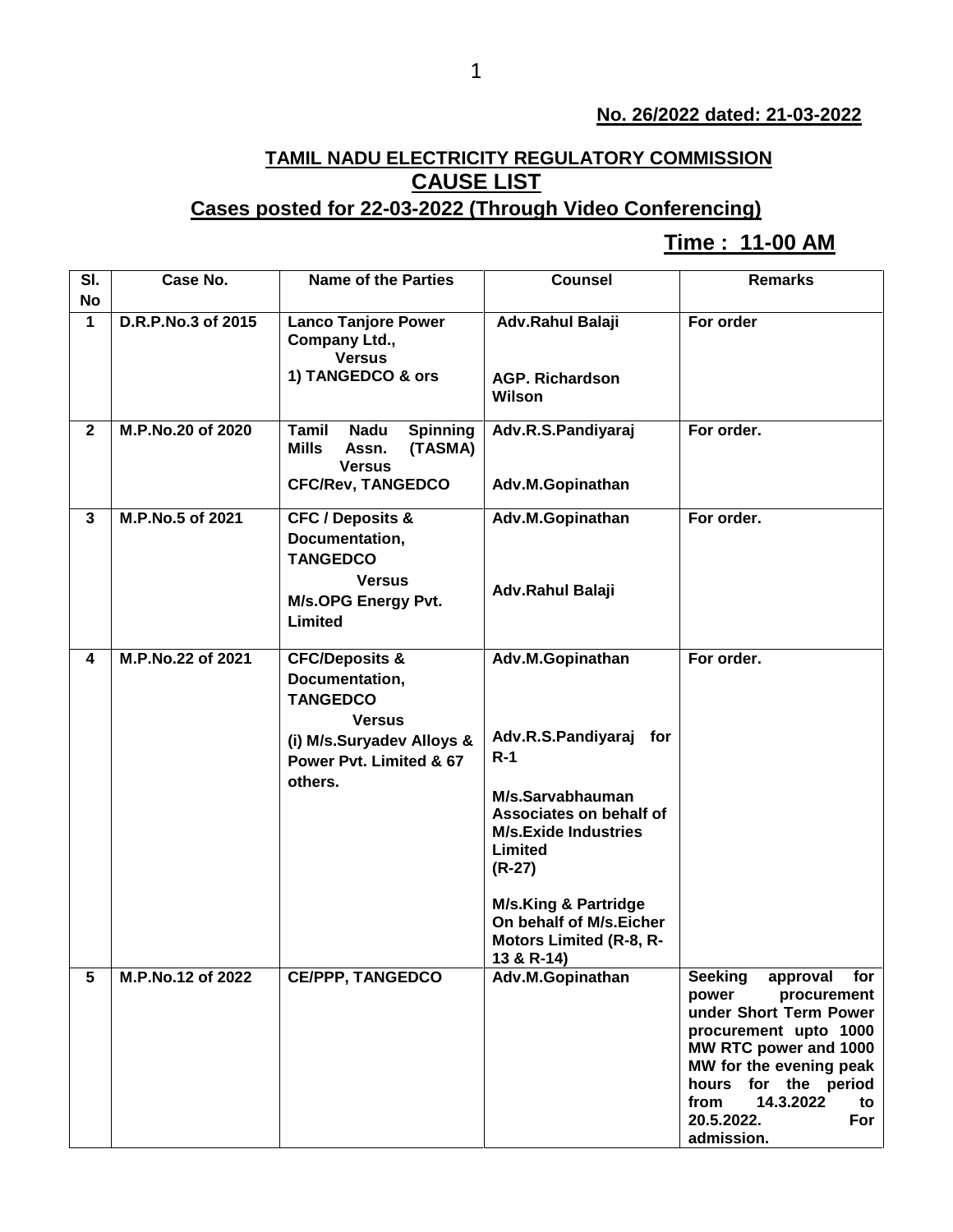| 6              | I.A.No.1 of 2022<br>&<br>D.R.P.No.8 of 2022                                                                            | <b>M/s.Solitaire BTN Solar</b><br><b>Private Limited</b><br><b>Versus</b><br>(i) CMD/TANGEDCO<br>(ii) CE/NCES,<br><b>TANGEDCO</b>                                                                                                           | <b>HSA Advocates</b><br>Adv.M.Gopinathan                                                                                                                | Seeking interim relief for<br>directing TANGEDCO to<br>make<br>immediate<br><b>Rs.13.56</b><br>of<br>payment<br>crores to the petitioner<br>from out of Rs.17.41<br>crores and also pay the<br>entire/remaining amount<br>towards energy supplied<br>to the TANGEDCO for<br>the period from July to<br>October 2021.<br>For<br>admission.                                                                                                                                                          |
|----------------|------------------------------------------------------------------------------------------------------------------------|---------------------------------------------------------------------------------------------------------------------------------------------------------------------------------------------------------------------------------------------|---------------------------------------------------------------------------------------------------------------------------------------------------------|----------------------------------------------------------------------------------------------------------------------------------------------------------------------------------------------------------------------------------------------------------------------------------------------------------------------------------------------------------------------------------------------------------------------------------------------------------------------------------------------------|
| $\overline{7}$ | M.P.No.11 of 2022                                                                                                      | <b>Power Engineers Society</b><br>of Tamil Nadu (PESOT)<br><b>Versus</b><br>(i) CMD/TANGEDCO<br>(ii) PPN Power<br><b>Generating Co. Pvt.</b><br>Limited                                                                                     | Rep. by its<br><b>President</b><br>Adv.M.Gopinathan                                                                                                     | To declare the payment<br>made and to be made to<br><b>M/s.PPN</b><br><b>Power</b><br>Generating<br>Ltd<br>in.<br>accordance to the BP 21<br>dated 30.3.2020 is in<br>violation of PPA entered<br>on 03.01.1997 and to<br>the<br>disapprove<br>amendments to PPA, if<br>entertained<br>and<br>any<br>order to recover the<br>entire amount paid to<br>PPN Power Ltd and also<br>to punish TANGEDCO<br>for the violation to the<br>provision of section 142<br>of the E.A., 2003. For<br>admission. |
| 8              | R.P.No.1 of 2022<br>in<br>M.P.No.2 of 2021,<br>M.P.Nos.33 to 36 of<br>2021, T.A.No.7 of<br>2021 & M.P.No.45 of<br>2021 | <b>CE/Commercial,</b><br><b>TANGEDCO</b><br><b>Versus</b><br>(i) Tmt. Tara Murali<br>(ii) Thiru.V.Gunalan<br>(iii) Tmt.S.Shalini<br>(iv) Tmt.J.Shobha Lalith<br>(v) Tmt.G.Kumari Selva<br>(vi) Thiru.K.Sakthivel<br>(vii) Thiru.Manivasagan | <b>AGP.Richardson Wilson</b><br>Adv.Arun Anbumani for<br>R-1, Adv.R.S.Pandiyaraj<br>for<br>$R-2$<br>to<br><b>R-6</b><br>- &<br>Adv.Rahul Balaji for R-7 | To review the orders of<br>the<br><b>Commission</b><br>by<br>considering the cost of<br>DT erected within the<br>consumer premises with<br>respect to extension of<br>LT service connections<br>and also the actual cost<br>of<br>extension<br>with<br>respect to extension of<br>HT service connections.<br>For filing counter on the<br>admissibility<br>οf<br>the<br>petition.                                                                                                                  |
| 9              | R.P.No.2 of 2022<br>in.<br>D.R.P.No.27 of 2013                                                                         | <b>M/s.Techno Electric &amp;</b><br>Engg. Co. Limited<br><b>Versus</b><br>(i) CMD/TANGEDCO &<br>(ii) CMD/TANTRANSCO                                                                                                                         | Adv.Rahul Balaji<br>Adv.M.Gopinathan                                                                                                                    | review<br>the<br>order<br>To:<br>14.9.2021<br>dated<br>in.<br>D.R.P.No.27 of 2013 for<br>non-consideration of the<br>order in M/s.B&G Solar<br>and in terms of grounds<br>stated in para-18. For<br>filing counter on<br>the<br>admissibility<br>the<br>of<br>petition.                                                                                                                                                                                                                            |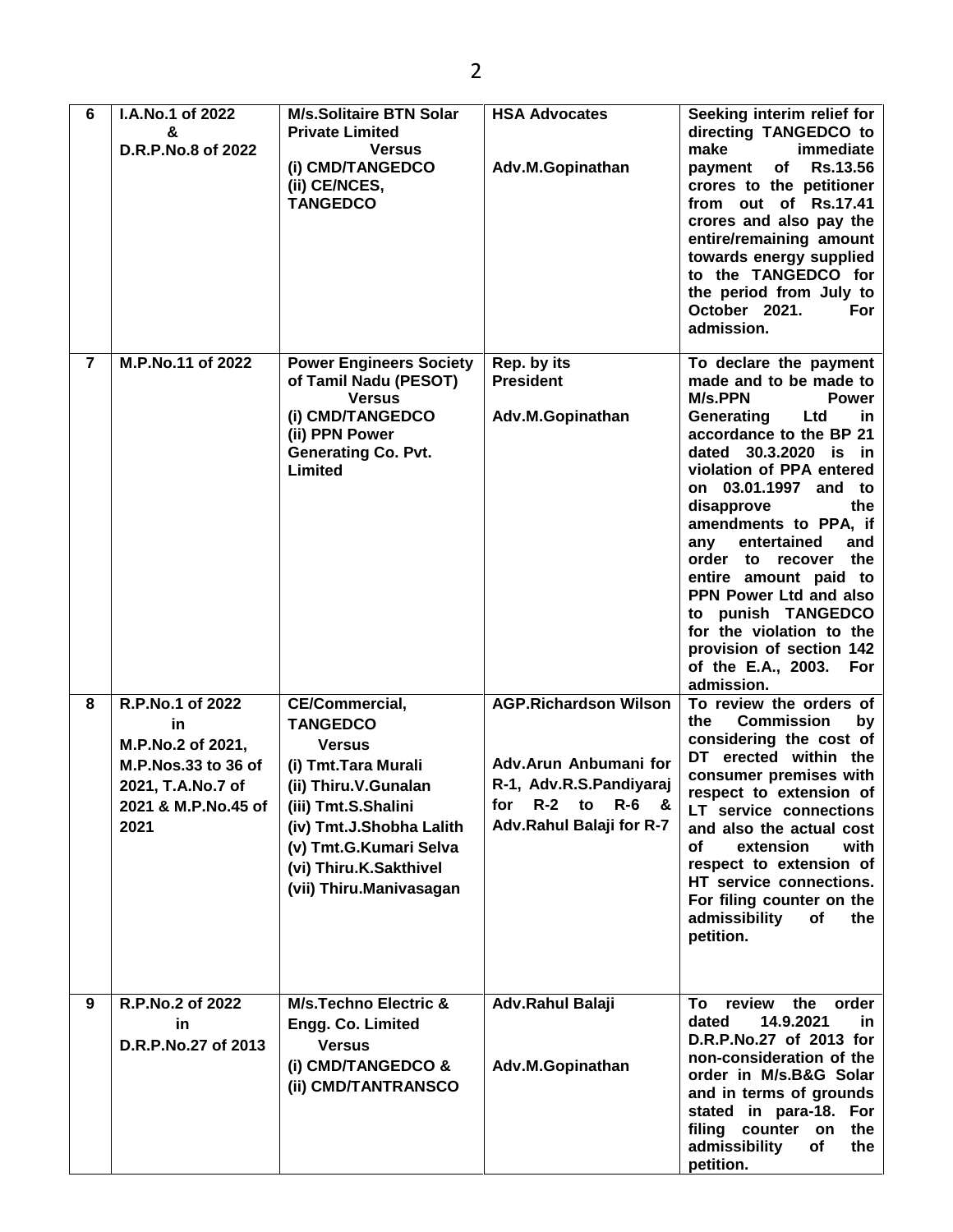| 10 | D.R.P.No.1 of 2022  | <b>M/s.Velathal Spinning</b><br><b>Mills Pvt. Limited</b><br><b>Versus</b><br>(i) CMD/TANGEDCO<br>(ii) Director/Finance<br>(iii) SE/Palladam EDC<br>(iv) SE/Tirunelveli EDC | Adv.R.S.Pandiyaraj<br>Adv.M.Gopinathan                                                                                                                                                       | Direct the respondents<br>forthwith<br>make<br>to<br>payment of a sum of<br>Rs.1,86,21,704/- for the<br>period from April 2018 to<br>June 2020 being the sum<br>due and payable to the<br>petitioner<br>against<br>delayed payments made<br><b>TANGEDCO</b><br>for<br>by<br>power supplied.<br>For<br>rejoinder.                                                                                                                                                |
|----|---------------------|-----------------------------------------------------------------------------------------------------------------------------------------------------------------------------|----------------------------------------------------------------------------------------------------------------------------------------------------------------------------------------------|-----------------------------------------------------------------------------------------------------------------------------------------------------------------------------------------------------------------------------------------------------------------------------------------------------------------------------------------------------------------------------------------------------------------------------------------------------------------|
| 11 | D.R.P.No.18 of 2021 | <b>Amarjothi Spinning Mills</b><br>Limited<br><b>Versus</b><br>(i) CMD/TANGEDCO<br>(ii) Director /Finance<br>(iii) SE/Theni EDC                                             | Adv.R.S.Pandiyaraj<br>Adv.M.Gopinathan                                                                                                                                                       | Direct the respondents<br>forthwith<br>make<br>to<br>payment of a sum of<br>Rs.47,83,750/- being the<br>sum due and payable to<br>petitioner against<br>the<br>delayed payments made<br><b>TANGEDCO</b><br>for<br>by<br>supplied<br>power<br>and<br>such further pendent lite<br>interest from the date of<br>filing. For rejoinder.                                                                                                                            |
| 12 | M.P.No.48 of 2021   | <b>CE/PPP, TANGEDCO</b>                                                                                                                                                     | Adv.M.Gopinathan<br>Adv.Ashwin<br>Ramanathan on behalf<br>of M/s.Manikaran Power<br>Limited<br>M/s.Sai<br>and<br>Wardha<br><b>Power</b><br><b>Generation Pvt. Limited</b><br>as Intervenors. | To accord approval to<br>float a medium<br>term<br>tender<br>under<br><b>FOO</b><br>guidelines<br>with<br>the<br>deviations proposed in<br>the Bidding Documents<br><b>Pilot</b><br>with<br>in.<br>line<br>Scheme-II for purchase<br>of 1500 MW RTC power<br>for a period of 5 years<br>appointing<br><b>PTC</b><br>India<br>Limited<br>as<br>an<br>For filing<br>Aggregator.<br>affidavit<br>by<br>two<br>for<br><b>Intervenors</b><br>and<br>further hearing. |
| 13 | M.P.No.5 of 2022    | <b>CFC/Regulatory Cell,</b><br><b>TANGEDCO</b>                                                                                                                              | Adv.M.Gopinathan                                                                                                                                                                             | determine<br>To<br>the<br>additional surcharge of<br>Rs.0.66 per unit payable<br>all open<br>by<br>access<br>consumers<br>on.<br>scheduled quantum of<br>power purchase through<br>open access for the<br>period from 01.04.2022<br>to 30.09.2022. For filing<br>affidavit and for hearing.                                                                                                                                                                     |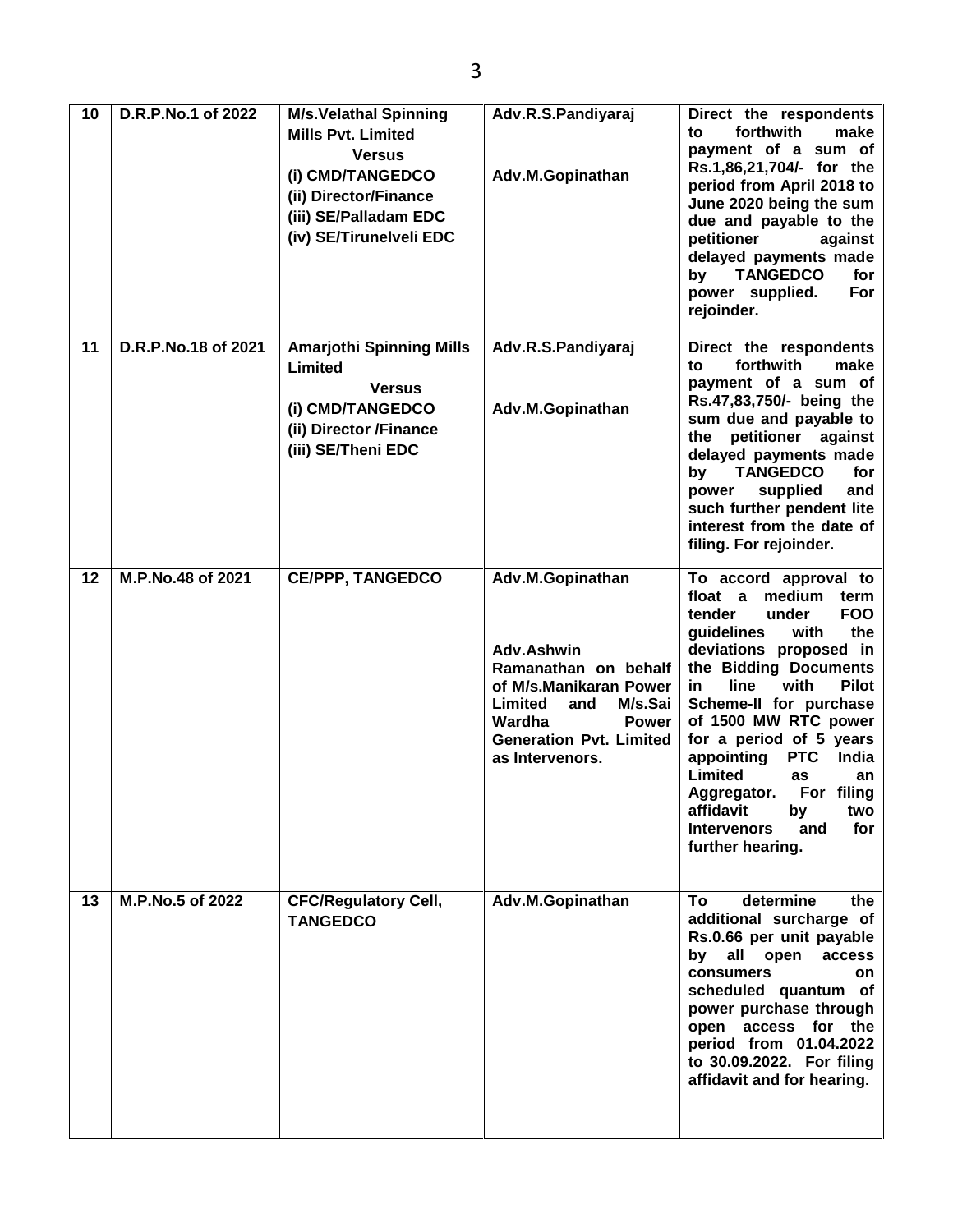| 14 | D.R.P.No.1 of 2019  | <b>Rajshree Sugars &amp;</b><br><b>Chemicals Ltd.,</b>                                                                                                                                | Adv.Rahul Balaji                     | Direct the respondent to<br>pay the<br>interest<br>оf                                                                                                                                                                                                                                                                                                                                                  |
|----|---------------------|---------------------------------------------------------------------------------------------------------------------------------------------------------------------------------------|--------------------------------------|--------------------------------------------------------------------------------------------------------------------------------------------------------------------------------------------------------------------------------------------------------------------------------------------------------------------------------------------------------------------------------------------------------|
|    |                     | <b>Versus</b><br>1) TANGEDCO & ors.                                                                                                                                                   | Adv.M.Gopinathan                     | Rs.1.44 crores.<br>For<br>of<br>the<br>arguments<br>respondent.                                                                                                                                                                                                                                                                                                                                        |
| 15 | D.R.P.No.2 of 2019  | Rajshree Sugars &<br><b>Chemicals Ltd.,</b><br><b>Versus</b><br>1) TANGEDCO & ors.                                                                                                    | Adv.Rahul Balaji<br>Adv.M.Gopinathan | Direct the respondent to<br>release the payment of<br>Rs.2.52 crores towards<br>2% of line loss.<br>For<br>the<br>arguments<br>οf<br>respondent.                                                                                                                                                                                                                                                       |
| 16 | D.R.P.No.4 of 2019  | <b>Rajshree Sugars &amp;</b><br>Chemicals Ltd.,<br><b>Versus</b><br>1) TANGEDCO & Ors.                                                                                                | Adv.Rahul Balaji<br>Adv.M.Gopinathan | Direct the respondent to<br>release the payment of<br>Rs.15.19 lakhs towards<br>2% of line loss.<br>For<br>the<br>arguments<br>of<br>respondent.                                                                                                                                                                                                                                                       |
| 17 | D.R.P.No.13 of 2021 | <b>M/s.EID Parry (India)</b><br>Limited<br><b>Versus</b><br>i) CMD/TANGEDCO<br>ii) CFC/Revenue,<br><b>TANGEDCO</b><br>iii) CE/NCES<br>iv) SE/Cuddalore EDC<br>v) SE/Pudukkottai EDC   | Adv.Rahul Balaji<br>Adv.M.Gopinathan | Direct the respondents<br>to implement the order<br>of the Commission in<br>P.P.A.P No.8 of 2011<br>dt.31.3.2016<br>and<br>consequently release the<br>payment towards 2% line<br>loss of Rs.2,87,29,026/-<br>payable together with<br>interest<br>οf<br>Rs.1,53,69,099/- thereon<br>For<br>at 12% p.a.<br>the<br>arguments<br><b>of</b><br>respondent.                                                |
| 18 | D.R.P.No.17 of 2021 | M/s.Dharani Sugars &<br><b>Chemicals Limited</b><br><b>Versus</b><br>1) CMD/TANGEDCO<br>2) CFC/General<br>3) Director (Finance)<br>4) Director (Generation)<br>5) SE/Kallakurichi EDC | Adv.Rahul Balaji<br>Adv.M.Gopinathan | Grant an interim stay on<br>the operation<br>of the<br>Respondent-5's<br>letter<br>dt.25.9.2020<br>and<br>consequently direct the<br>respondent<br>to<br>make<br>payment<br>principal<br>amount<br>οf<br>Rs.2,74,04,230/-<br>along<br>with interest @ 18% p.a.<br>and also direct to make<br>payment<br>οf<br>Rs.12,35,53,367/-<br>towards<br>interest<br>on<br>For<br>delayed payments.<br>arguments. |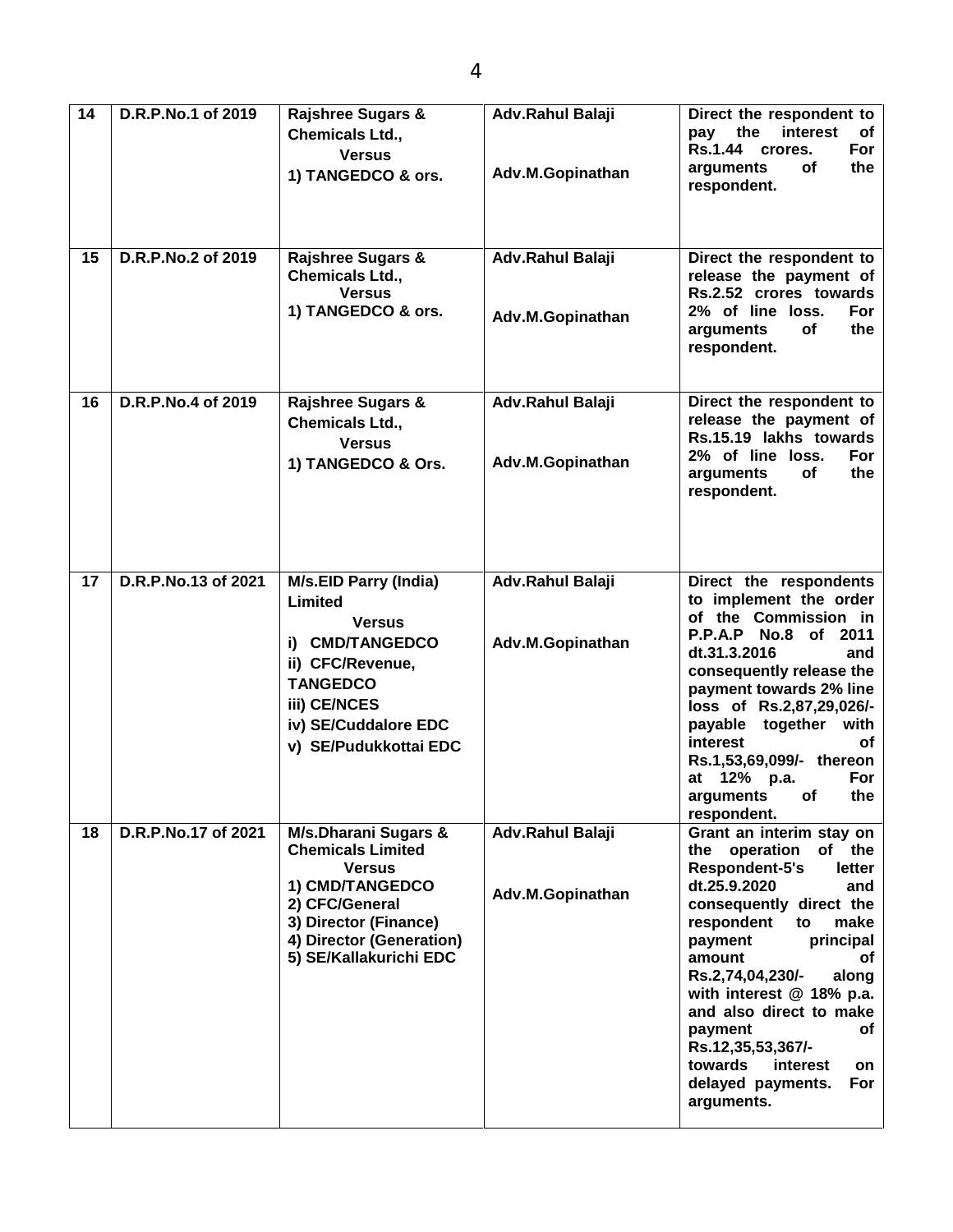| 19 | R.P.No.6 of 2021<br>in<br>M.P.No.14 of 2012 | <b>M/s.The Tata Power</b><br><b>Company Limited</b><br><b>Versus</b><br>(i) CMD/TANGEDCO<br>(ii) SLDC<br>(iii) IWPA<br>(iv) Ushdev Power<br><b>Holdings Pvt. Limited</b> | <b>SKV Law Offices</b><br>Adv.M.Gopinathan<br>Adv.V.Anil Kumar  | modify the<br>Review /<br>order dated<br>impugned<br>05.10.2021<br>passed<br>in.<br><b>M.P.No.14</b><br>of 2012<br>-in<br>οf<br>the<br>terms<br>submissions made in the<br>present Review Petition<br>and appoint POSOCO to<br>verify the<br>data<br>and<br>clarify the compensatory<br>mechanism in terms of<br>the NSEFI Judgement.<br>For arguments. |
|----|---------------------------------------------|--------------------------------------------------------------------------------------------------------------------------------------------------------------------------|-----------------------------------------------------------------|---------------------------------------------------------------------------------------------------------------------------------------------------------------------------------------------------------------------------------------------------------------------------------------------------------------------------------------------------------|
| 20 | R.P.No.7 of 2021<br>in<br>M.P.No.25 of 2021 | <b>Rajah Muthiah Chettiar</b><br><b>Charitable and</b><br><b>Educational Trust</b><br><b>Versus</b><br>(i) CMD/TANGEDCO<br>(ii) CFC/Regulatory Cell                      | Adv.T.Balaji<br>Adv.M.Gopinathan                                | To issue an order of<br><b>Injunction</b><br><b>Interim</b><br>restraining<br>the<br>respondents not to levy<br>demand<br>and<br>collect<br>electricity charges i.r.o.                                                                                                                                                                                  |
|    |                                             | (iii) SE/Chengalpattu<br><b>EDC</b>                                                                                                                                      |                                                                 | petitioner's<br>electricity<br>service connection and<br>to review the order of the<br><b>Commission</b><br>in.<br>M.P.No.25 of 2021 dated<br>16.11.2021.<br><b>For</b><br>arguments.                                                                                                                                                                   |
| 21 | R.P.No.8 of 2021<br>in                      | <b>CFC/Deposits &amp;</b><br>Documentation,                                                                                                                              | <b>AGP. Richardson</b><br><b>Wilson</b>                         | To review the order on<br>ground that<br>the<br>the                                                                                                                                                                                                                                                                                                     |
|    | D.R.P.No.18 of 2013                         | <b>TANGEDCO</b><br><b>Versus</b><br><b>M/s.ITC Limited</b>                                                                                                               | M/s.S.Ramasubramaniam<br>& Associates                           | impugned<br>order<br>is<br>against the Electricity<br>Rules,<br>2005<br>and<br>Judgment of APTEL in<br>Appeal No.33 of 2012.<br>For arguments.                                                                                                                                                                                                          |
| 22 | R.P.No.1 of 2021                            | <b>PTC India Limited</b>                                                                                                                                                 | <b>Adv.Ravi Kishore</b>                                         | Review the order of the                                                                                                                                                                                                                                                                                                                                 |
|    | in<br>D.R.P.No.8 of 2016                    | <b>Versus</b><br>(i) MALCO Energy Ltd<br>(ii) CMD/TANGEDCO                                                                                                               | Adv.Rahul Balaji<br>Adv.M.Gopinathan                            | <b>Commission</b><br>dated<br>02.03.2021 in D.R.P.No.8<br>of 2016. For arguments<br>of the respondents.                                                                                                                                                                                                                                                 |
| 23 | R.P.No.5 of 2021 in<br>D.R.P.No.8 of 2016   | <b>CE/PPP, TANGEDCO</b><br><b>Versus</b><br>(i) M/s.MALCO Energy<br>Ltd.<br>(ii) M/s.PTC India Ltd                                                                       | Adv.M.Gopinathan<br>Adv.Rahul Balaji<br><b>Adv.Ravi Kishore</b> | Review the order of the<br>Commission<br>issued in<br><b>D.R.P.No.8</b><br>of<br>2016<br>dt.02.03.2021<br>in<br>the<br>matter of directing the<br>respondents to jointly<br>and severally pay the<br>petitioner<br>at<br>the<br>applicable tariff.<br>For<br>arguments.                                                                                 |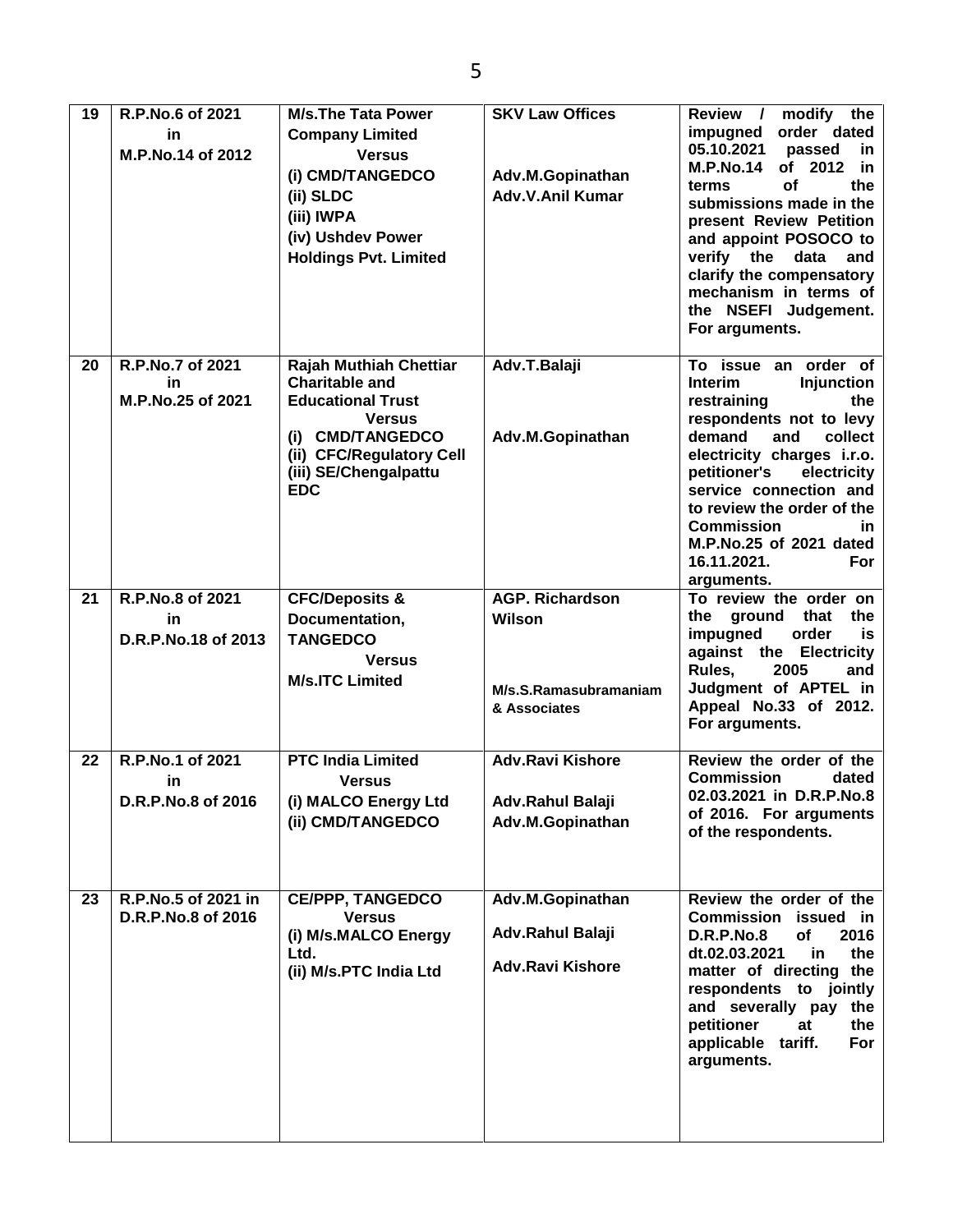|    | Batch cases - In the matter of Start-up charges - |                                                                                                                                                                      |                                                        |                                                                                                                                                                                                                                   |  |
|----|---------------------------------------------------|----------------------------------------------------------------------------------------------------------------------------------------------------------------------|--------------------------------------------------------|-----------------------------------------------------------------------------------------------------------------------------------------------------------------------------------------------------------------------------------|--|
|    |                                                   | For reporting status on the payment of court fee and filing of documents                                                                                             |                                                        |                                                                                                                                                                                                                                   |  |
| 24 | T.A.No.14 of 2022                                 | <b>M/s.A.R.S.Metals Limited</b><br><b>Versus</b><br>(i) CMD/TANGEDCO<br>(ii) SE/CEDC/North                                                                           | Adv.K.Seshadri<br><b>AGP.Richardson Wilson</b>         | W.P.No.26266<br>2013<br>of<br>by Hon'ble<br><b>High</b><br>trd.<br>Court of Madras in the<br>matter of start-up power<br>charges.<br><b>For</b><br>reporting<br>status on the payment of<br>court fee and filing of<br>documents. |  |
| 25 | T.A.No.16 of 2022                                 | <b>M/s.Cauvery Power</b>                                                                                                                                             | <b>Adv.Vinod Kumar</b>                                 | of 2013<br><b>W.P.No.26554</b>                                                                                                                                                                                                    |  |
|    |                                                   | <b>Generation Chennai Pvt.</b><br>Limited<br><b>Versus</b><br>(i) CMD/TANGEDCO<br>(ii) CFC/Revenue<br>(iii) Director /Finance<br>(iv) SE/Chennai<br><b>EDC/North</b> | <b>AGP.Richardson Wilson</b>                           | High<br>trd. by Hon'ble<br>Court of Madras in the<br>matter of start-up power<br>charges.<br>-do-                                                                                                                                 |  |
| 26 | T.A.No.20 of 2022                                 | M/s.Sree Rengaraj Ispat<br><b>Industries Limited</b><br><b>Versus</b><br>(i) CMD/TANGEDCO<br>(ii) CFC/Revenue<br>(iii) Director /Finance<br>(iv) SE/Erode EDC        | Adv.R.S.Pandiyaraj<br><b>AGP.Richardson Wilson</b>     | W.P.No.27324 of<br>2013<br>by Hon'ble<br>trd.<br>High<br>Court of Madras in the<br>matter of start-up power<br>charges.<br>-do-                                                                                                   |  |
| 27 | T.A.No.21 of 2022                                 | M/s.Sree Rengaraj Ispat<br><b>Industries Limited</b><br><b>Versus</b><br>(i) CMD/TANGEDCO<br>(ii) CFC/Revenue                                                        | Adv.R.S.Pandiyaraj<br><b>AGP.Richardson Wilson</b>     | W.P.No.27325 of 2013<br>trd. by Hon'ble High<br><b>Court of Madras in the</b><br>matter of start-up power                                                                                                                         |  |
|    |                                                   | (iii) Director /Finance<br>(iv) SE/Erode EDC                                                                                                                         |                                                        | charges.<br>-do-                                                                                                                                                                                                                  |  |
| 28 | T.A.No.22 of 2022                                 | M/s.Bhatia Coke &<br><b>Energy Limited</b><br><b>Versus</b><br>(i) CMD/TANGEDCO<br>(ii) CFC/Revenue<br>(iii) Director /Finance<br>(iv) SE/Chennai EDC                | <b>Adv.Vinod Kumar</b><br><b>AGP.Richardson Wilson</b> | W.P.No.27326 of<br>2013<br>trd. by Hon'ble High<br>Court of Madras in the<br>matter of start-up power<br>charges.<br>-do-                                                                                                         |  |
| 29 | T.A.No.23 of 2022                                 | M/s.Chettinad Cement<br><b>Corpn. Limited</b><br><b>Versus</b><br>(i) CMD/TANGEDCO<br>(ii) CFC/Revenue<br>(iii) Director /Finance<br>(iv) SE/Dindigul EDC            | Adv.T.Balaji<br><b>AGP.Richardson Wilson</b>           | W.P.No.27807 of<br>2013<br>High<br>trd. by Hon'ble<br>Court of Madras in the<br>matter of start-up power<br>charges.<br>-do-                                                                                                      |  |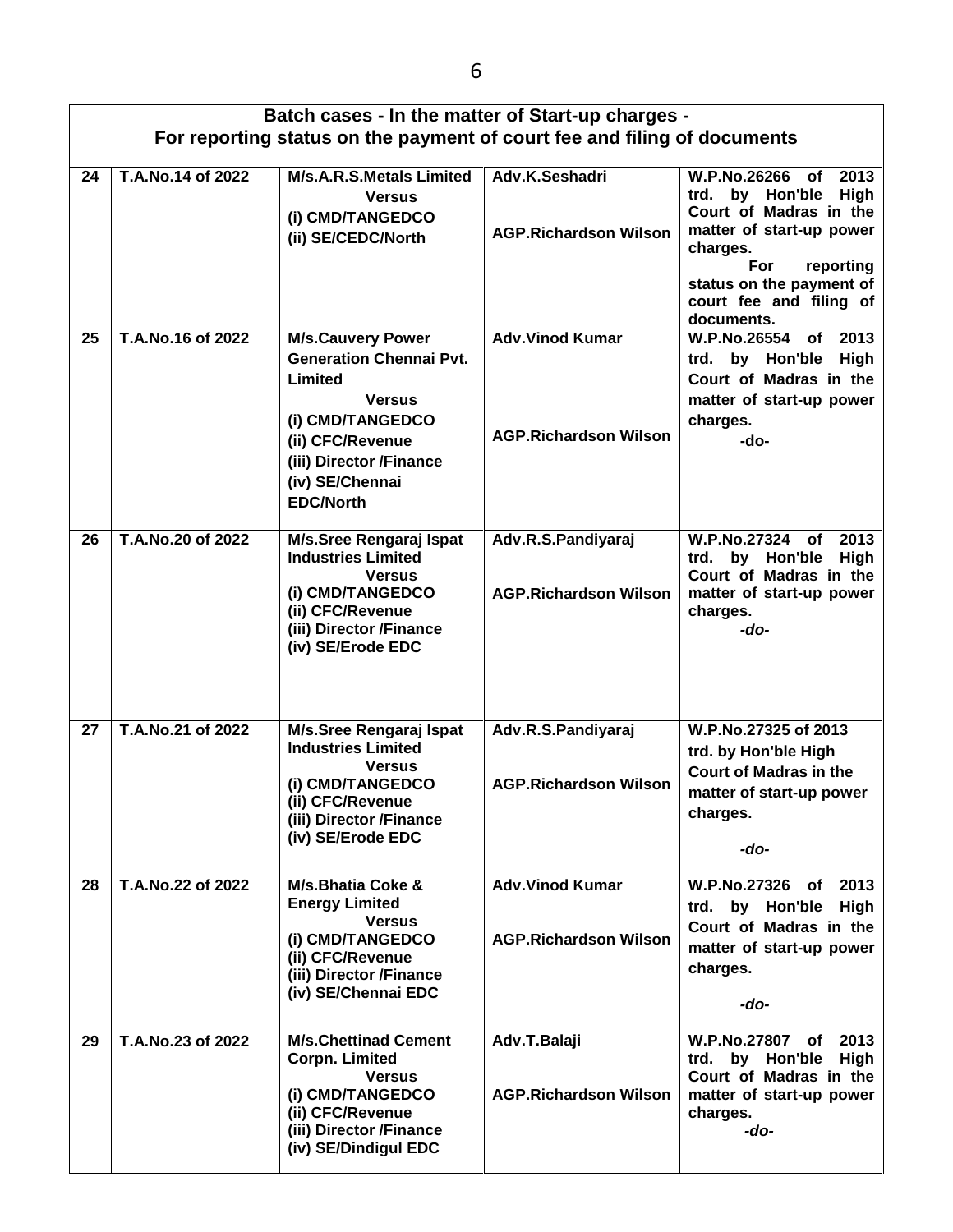| 30 | T.A.No.24 of 2022 | <b>M/s.Chettinad Cement</b><br><b>Corpn. Limited</b>                                                                                                                           | Adv.T.Balaji                                        | <b>W.P.No.27808</b><br>2013<br>of .<br>trd. by Hon'ble<br>High                                                                                   |
|----|-------------------|--------------------------------------------------------------------------------------------------------------------------------------------------------------------------------|-----------------------------------------------------|--------------------------------------------------------------------------------------------------------------------------------------------------|
|    |                   | <b>Versus</b><br>(i) CMD/TANGEDCO<br>(ii) CFC/Revenue<br>(iii) Director /Finance<br>(iv) SE/Dindigul EDC                                                                       | <b>AGP.Richardson Wilson</b>                        | Court of Madras in the<br>matter of start-up power<br>charges.<br>-do-                                                                           |
| 31 | T.A.No.25 of 2022 | <b>M/s.Chettinad Cement</b><br><b>Corpn. Limited</b><br><b>Versus</b><br>(i) CMD/TANGEDCO<br>(ii) CFC/Revenue<br>(iii) Director /Finance<br>(iv) SE/Dindigul EDC               | Adv.T.Balaji<br><b>AGP.Richardson Wilson</b>        | <b>W.P.No.27841</b><br>2013<br>οf<br>by Hon'ble<br><b>High</b><br>trd.<br>Court of Madras in the<br>matter of start-up power<br>charges.<br>-do- |
| 32 | T.A.No.26 of 2022 | <b>M/s.Tulsyan NEC Limited</b><br><b>Versus</b><br>(i) CMD/TANGEDCO<br>(ii) A.O./Revenue                                                                                       | Adv.K.Seshadri<br><b>AGP.Richardson Wilson</b>      | <b>W.P.No.28374</b><br>2013<br>of<br>trd. by Hon'ble<br>High<br>Court of Madras in the<br>matter of start-up power<br>charges.<br>-do-           |
| 33 | T.A.No.35 of 2022 | M/s.Dharani Sugars &<br><b>Chemicals Limited</b><br><b>Versus</b><br>(i) CMD/TANGEDCO<br>(ii) CFC/Revenue<br>(iii) Director/(Finance)<br>(iv) SE/Thiruvannamalai<br><b>EDC</b> | Adv.V.Bharathidasan<br><b>AGP.Richardson Wilson</b> | W.P.No.30629<br>2013<br>of<br>trd. by Hon'ble<br><b>High</b><br>Court of Madras in the<br>matter of start-up power<br>charges.<br>-do-           |
| 34 | T.A.No.36 of 2022 | M/s.Dharani Sugars &<br><b>Chemicals Limited</b><br><b>Versus</b><br>(i) CMD/TANGEDCO<br>(ii) CFC/Revenue<br>(iii) Director/(Finance)<br>(iv) SE/Thiruvannamalai<br><b>EDC</b> | Adv.V.Bharathidasan<br><b>AGP.Richardson Wilson</b> | W.P.No.30630 of 2013<br>trd. by Hon'ble High<br><b>Court of Madras in the</b><br>matter of start-up power<br>charges.<br>-do-                    |
| 35 | T.A.No.43 of 2022 | <b>M/s.Terra Energy Limited</b><br><b>Versus</b><br>(i) CMD/TANGEDCO<br>(ii) CFC/Revenue<br>(iii) Director /Finance<br>(iv) SE/Cuddalore EDC<br>(v) AO/Revenue                 | Adv.Rahul Balaji<br><b>AGP.Richardson Wilson</b>    | W.P.No.33115 of<br>2013<br>trd. by Hon'ble<br>High<br>Court of Madras in the<br>matter of start-up power<br>charges.<br>-do-                     |
| 36 | T.A.No.44 of 2022 | <b>M/s.Terra Energy Limited</b><br><b>Versus</b><br>(i) CMD/TANGEDCO<br>(ii) CFC/Revenue<br>(iii) Director /Finance<br>(iv) SE/Thanjavur EDC<br>(v) AO/Revenue                 | Adv.Rahul Balaji<br><b>AGP.Richardson Wilson</b>    | W.P.No.33116 of<br>2013<br>trd. by Hon'ble<br>High<br>Court of Madras in the<br>matter of start-up power<br>charges. - do-                       |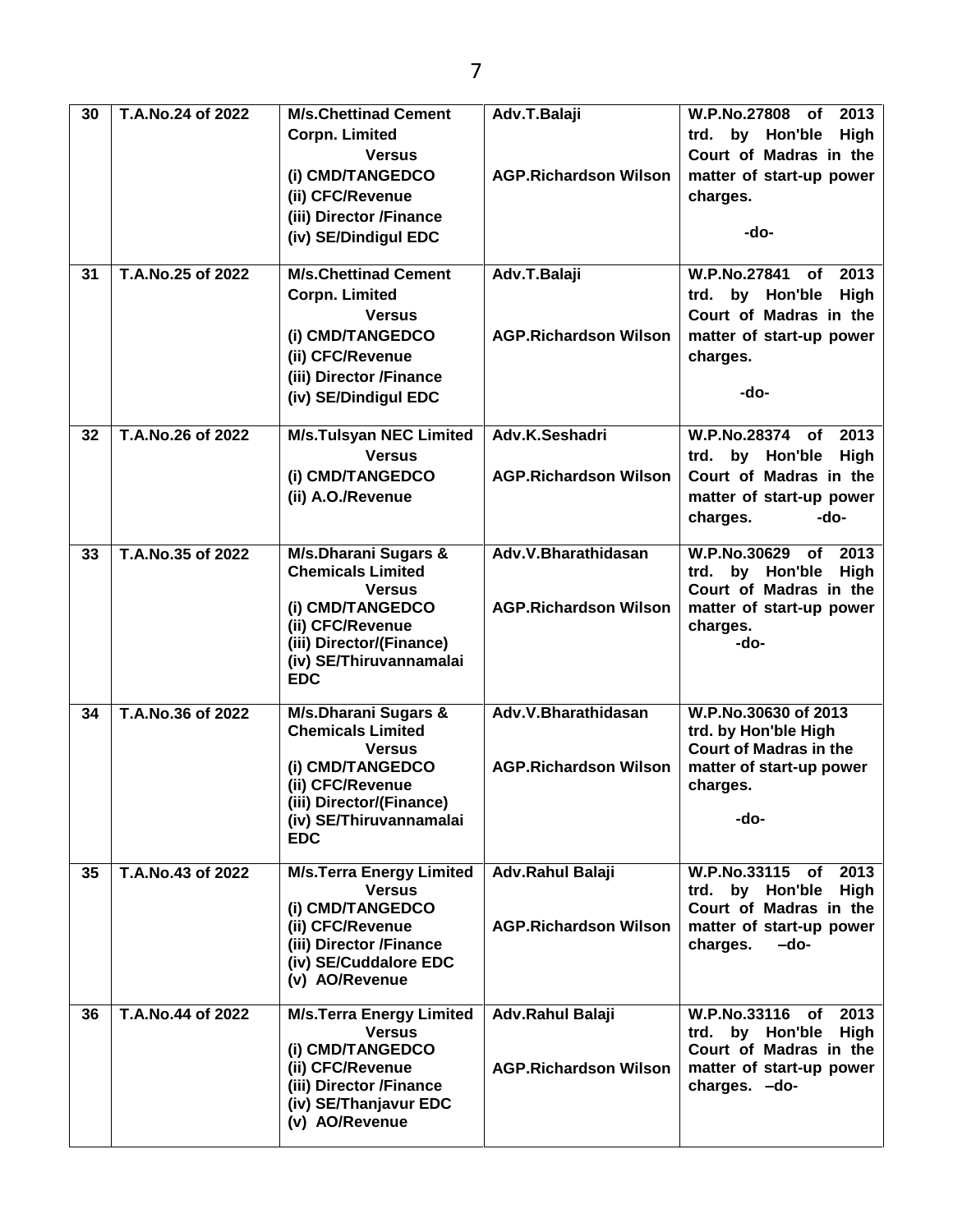| 37 | T.A.No.45 of 2022   | M/s.Shree Ambika<br><b>Sugars Limited</b><br><b>Versus</b><br>(i) CMD/TANGEDCO<br>(ii) CFC/Revenue<br>(iii) Director /Finance<br>(iv) SE/Cuddalore EDC<br>(v) AO/Revenue | <b>Adv.Rahul Balaji</b><br><b>AGP.Richardson Wilson</b> | W.P.No.33117 of<br>2013<br>trd. by Hon'ble<br>High<br>Court of Madras in the<br>matter of start-up power<br>charges. - do-           |
|----|---------------------|--------------------------------------------------------------------------------------------------------------------------------------------------------------------------|---------------------------------------------------------|--------------------------------------------------------------------------------------------------------------------------------------|
| 38 | T.A.No.47 of 2022   | M/s.Shree Ambika<br><b>Sugars Limited</b><br><b>Versus</b><br>(i) CMD/TANGEDCO<br>(ii) CFC/Revenue<br>(iii) Director /Finance<br>(iv) SE/Thanjavur<br>(v) AO/Revenue     | Adv.Rahul Balaji<br><b>AGP.Richardson Wilson</b>        | W.P.No.33118<br>2013<br>of<br>trd. by Hon'ble<br><b>High</b><br>Court of Madras in the<br>matter of start-up power<br>charges. - do- |
| 39 | T.A. No. 49 of 2022 | <b>M/s.Kaveri Gas Power</b><br>Limited<br><b>Versus</b><br>(i) CMD/TANGEDCO<br>(ii) CFC/Revenue<br>(iii) Director /Finance<br>(iv) SE/Nagapattinam<br><b>EDC</b>         | <b>Adv.Vinod Kumar</b><br><b>AGP.Richardson Wilson</b>  | W.P.No.34739<br>2013<br>of<br>trd. by Hon'ble<br><b>High</b><br>Court of Madras in the<br>matter of start-up power<br>charges. - do- |
| 40 | T.A.No.50 of 2022   | <b>M/s.MMS Steel &amp; Power</b><br><b>Pvt. Limited</b><br><b>Versus</b><br>(i) CMD/TANGEDCO<br>(ii) SE/Nagapattinam<br><b>EDC</b>                                       | Adv.Rahul Balaji<br><b>AGP.Richardson Wilson</b>        | W.P.No.35041<br>2013<br>of<br>trd. by Hon'ble<br><b>High</b><br>Court of Madras in the<br>matter of start-up power<br>charges. - do- |
| 41 | T.A.No.51 of 2022   | <b>M/s.MMS Steel &amp; Power</b><br><b>Pvt. Limited</b><br><b>Versus</b><br>(i) CMD/TANGEDCO<br>(ii) SE/Nagapattinam<br><b>EDC</b>                                       | Adv.Rahul Balaji<br><b>AGP.Richardson Wilson</b>        | W.P.No.35042 of<br>2013<br>trd. by Hon'ble<br>High<br>Court of Madras in the<br>matter of start-up power<br>charges.<br>-do-         |
| 42 | T.A.No.55 of 2022   | <b>M/s.Chemplast Sanmar</b><br>Limited<br><b>Versus</b><br>(i) CMD/TANGEDCO<br>(ii) SE/Mettur EDC                                                                        | Adv.AL. Ganthimathi<br><b>AGP.Richardson Wilson</b>     | W.P.No.14037 of 2014<br>trd. by Hon'ble<br>High<br>Court of Madras in the<br>matter of start-up power<br>charges.<br>-do-            |
| 43 | T.A.No.57 of 2022   | M/s.Basudha Udyog<br>Limited<br><b>Versus</b><br>(i) CMD/TANGEDCO<br>(ii) CFC/Revenue<br>(iii) Director /Finance<br>(iv) SE/Chennai EDC                                  | <b>Adv.Vinod Kumar</b><br><b>AGP.Richardson Wilson</b>  | W.P.No.272 of 2014 trd.<br>by Hon'ble High Court of<br>Madras in the matter of<br>start-up power charges.<br>-do-                    |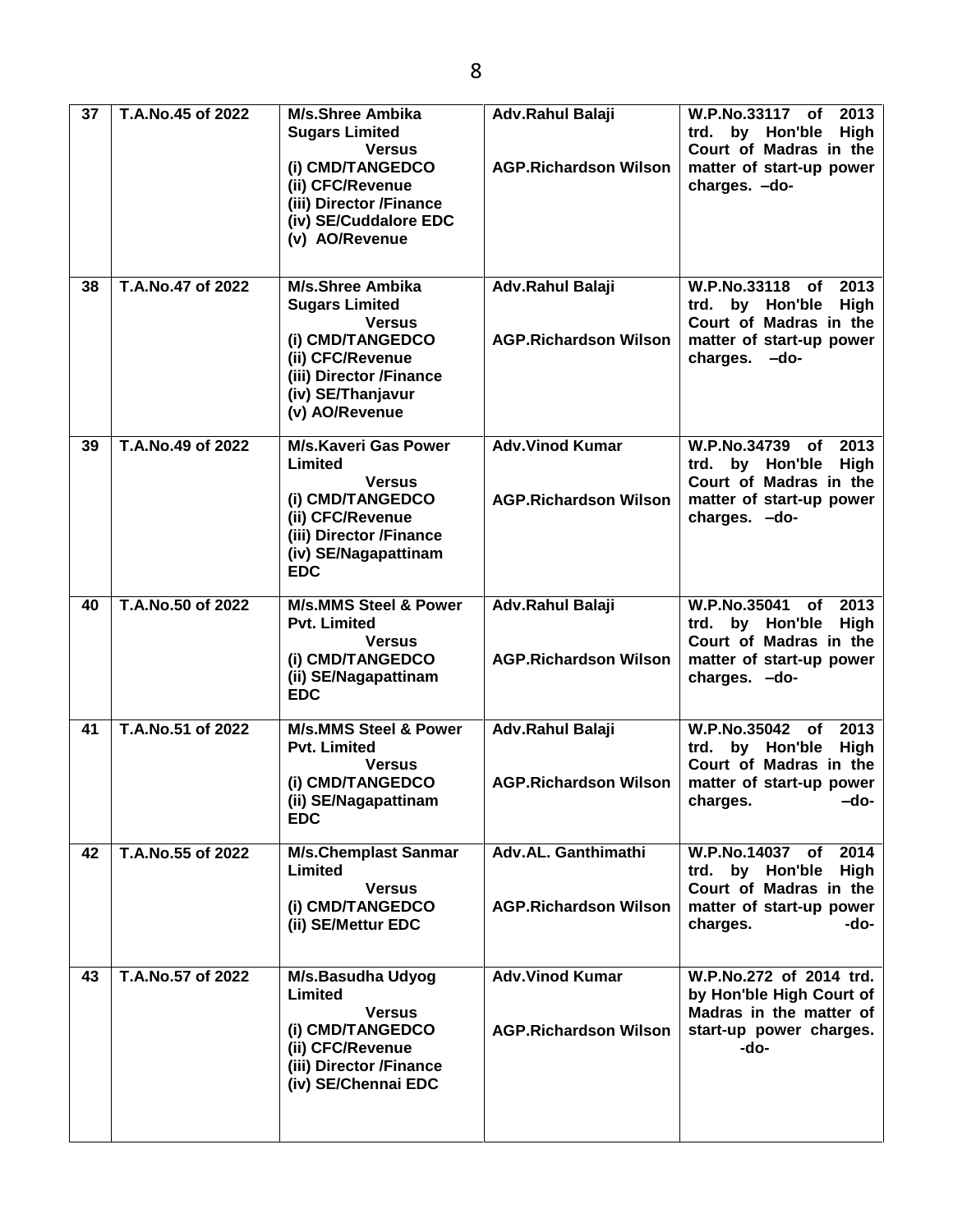**44 T.A.No.58 of 2022 M/s.MALCO Energy Limited Versus (i) CMD/TANGEDCO (ii) CFC/Revenue (iii) Director /Finance (iv) SE/Mettur EDC (v) AO/Revenue Adv.Rahul Balaji AGP.Richardson Wilson Adv.K.Seshadri Adv.Rahul Balaji**

| 45 | T.A.No.60 of 2022  | M/s.A.R.S. Metals<br>Limited<br><b>Versus</b><br>(i) CMD/TANGEDCO<br>(ii) SE/ Chennai<br><b>EDC/North</b>                                                                                           | Adv.K.Seshadri<br><b>AGP.Richardson Wilson</b>             | W.P.No.3522 of 2017 trd.<br>by Hon'ble High Court of<br>Madras in the matter of<br>start-up power charges.<br>-do-                                                                                                                                                                                                                                                           |
|----|--------------------|-----------------------------------------------------------------------------------------------------------------------------------------------------------------------------------------------------|------------------------------------------------------------|------------------------------------------------------------------------------------------------------------------------------------------------------------------------------------------------------------------------------------------------------------------------------------------------------------------------------------------------------------------------------|
| 46 | T.A.No.61 of 2022  | Subramania Siva Co-op.<br><b>Sugar Mills Limited</b><br><b>Versus</b><br>(i) CMD/TANGEDCO<br>(ii) CFC/Revenue<br>(iii) Director/Finance<br>(iv) SE/Dharmapuri EDC                                   | Adv.Rahul Balaji<br><b>AGP.Richardson Wilson</b>           | W.P.No.23902 of<br>2017<br>trd. by Hon'ble<br>High<br>Court of Madras in the<br>matter of start-up power<br>charges.<br>-do-                                                                                                                                                                                                                                                 |
| 47 | T.A.No.65 of 2022  | <b>M/s.SKI Carbon Black</b><br>(India) Pvt. Limited<br><b>Versus</b><br>(i) CMD/TANGEDCO<br>(ii) CFC/Revenue<br>(iii) Director/Finance<br>(iv) SE/CEDC North<br>(v) AO/Revenue/CEDC<br><b>North</b> | Adv.Rahul Balaji<br>Adv.M.Gopinathan                       | W.P.No.31037 of 2013<br>trd. by Hon'ble High<br>Court of Madras in the<br>matter of start-up power<br>charges.<br>For payment of<br>fee<br>court<br>by<br>the<br>petitioner and filing of<br>counter affidavit by the<br>respondents and also<br>filing<br>entire<br><b>of</b><br>documents/vakalath<br>by<br>both parties in the above<br>writ petition and for<br>hearing. |
|    |                    | <b>Batch cases</b><br>In the matter of Start up charges - For hearing                                                                                                                               |                                                            |                                                                                                                                                                                                                                                                                                                                                                              |
| 48 | D.R.P.No.5 of 2014 | <b>Saheli Exports Private</b><br>Ltd.,<br><b>Versus</b><br><b>TANGEDCO</b>                                                                                                                          | <b>Adv.Vinod Kumar</b><br><b>AGP. Richardson</b><br>Wilson | the<br>To<br>aside<br>set<br><b>CFC/Revenue</b><br>letter<br>$7 - 9 - 2013$<br>and<br>dated<br>9-12-2013.<br>For<br>further<br>arguments<br>the<br>of<br>petitioner.                                                                                                                                                                                                         |
| 49 | T.A.No.13 of 2022  | <b>Tamil Nadu Newsprint</b><br>and Paper Limited<br><b>Versus</b><br>(i) CMD/TANGEDCO<br>(ii) CFC/Revenue<br>(iii) Director/Finance<br>(iv) SE/Karur EDC                                            | Adv.Rahul Balaji<br><b>AGP.Richardson Wilson</b>           | W.P.No.7736 of 2015 trd.<br>by Hon'ble High Court of<br>Madras in the matter of<br>start-up power charges.<br>For hearing.                                                                                                                                                                                                                                                   |

**W.P.No.6382 of 2014 trd. by Hon'ble High Court of Madras in the matter of start-up power charges. -do-**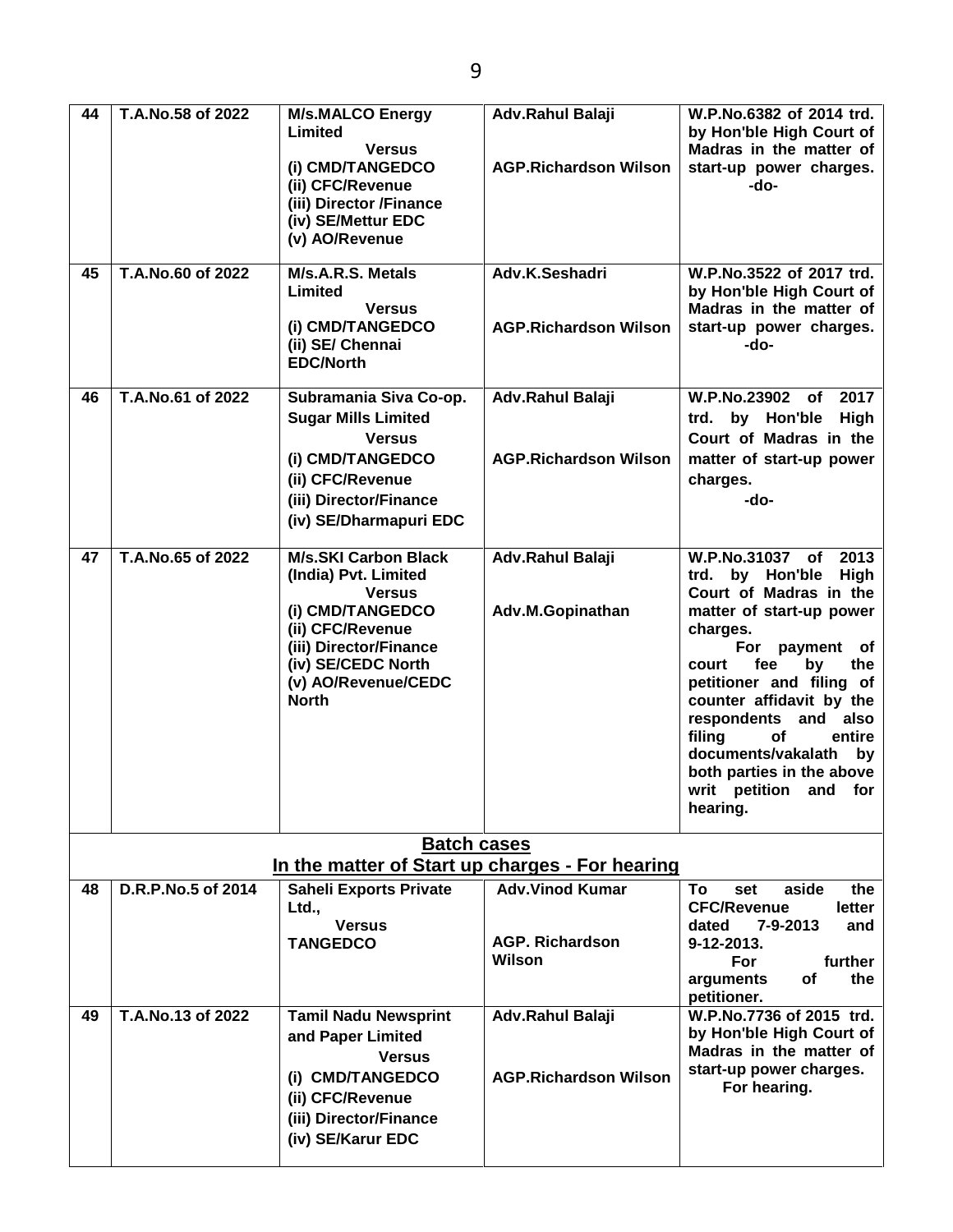| 50<br>51 | T.A.No.15 of 2022<br>T.A.No.17 of 2022 | <b>M/s.Biomass Power</b><br><b>Producers' Association</b><br><b>Tamil Nadu</b><br><b>Versus</b><br>(i) CMD/TANGEDCO<br>(ii) CFC/Revenue<br>(iii) Director /Finance<br>M/s.Suryadev Alloys and | <b>Adv.Vinod Kumar</b><br><b>AGP.Richardson Wilson</b><br><b>Adv.Vinod Kumar</b> | W.P.No.26553 of<br>2013<br>trd. by Hon'ble<br>High<br>Court of Madras in the<br>matter of start-up power<br>charges.<br>For hearing.<br>W.P.No.27269 of<br>2013 |
|----------|----------------------------------------|-----------------------------------------------------------------------------------------------------------------------------------------------------------------------------------------------|----------------------------------------------------------------------------------|-----------------------------------------------------------------------------------------------------------------------------------------------------------------|
|          |                                        | <b>Power Pvt. Limited</b><br><b>Versus</b><br>(i) CMD/TANGEDCO<br>(ii) CFC/Revenue<br>(iii) Director /Finance<br>(iv) SE/Chennai<br><b>EDC/North</b>                                          | <b>AGP.Richardson Wilson</b>                                                     | by Hon'ble<br>High<br>trd.<br>Court of Madras in the<br>matter of start-up power<br>charges.<br>For hearing.                                                    |
| 52       | T.A.No.18 of 2022                      | <b>M/s.OPG Renewable</b><br><b>Energy Pvt. Limited</b><br><b>Versus</b><br>(i) CMD/TANGEDCO<br>(ii) CFC/Revenue<br>(iii) Director /Finance<br>(iv) SE/Chennai<br><b>EDC/North</b>             | Adv.Rahul Balaji<br><b>AGP.Richardson Wilson</b>                                 | W.P.No.28093 of<br>2013<br>trd. by Hon'ble High<br>Court of Madras in the<br>matter of start-up power<br>charges.<br>For hearing.                               |
| 53       | T.A.No.19 of 2022                      | <b>M/s.OPG Renewable</b><br><b>Energy Pvt. Limited</b><br><b>Versus</b><br>(i) CMD/TANGEDCO<br>(ii) CFC/Revenue<br>(iii) Director /Finance<br>(iv) SE/Chennai<br><b>EDC/North</b>             | Adv.Rahul Balaji<br><b>AGP.Richardson Wilson</b>                                 | W.P.No.28443 of 2013<br>trd. by Hon'ble<br>High<br>Court of Madras in the<br>matter of start-up power<br>charges.<br>For hearing.                               |
| 54       | T.A.No.27 of 2022                      | <b>M/s.Rajshree Sugars &amp;</b><br><b>Chemicals Limited</b><br><b>Versus</b><br>(i) CMD/TANGEDCO<br>(ii) CFC/Revenue<br>(iii) Director (Finance)<br>(iv) SE/Villupuram EDC                   | Adv.Rahul Balaji<br><b>AGP.Richardson Wilson</b>                                 | W.P.No.28438 of<br>2013<br>trd. by Hon'ble<br>High<br>Court of Madras in the<br>matter of start-up power<br>charges.<br>For hearing.                            |
| 55       | T.A.No.28 of 2022                      | M/s.Rajshree Sugars &<br><b>Chemicals Limited</b><br><b>Versus</b><br>(i) CMD/TANGEDCO<br>(ii) CFC/Revenue<br>(iii) Director (Finance)<br>(iv) SE/Villupuram EDC                              | Adv.Rahul Balaji<br><b>AGP.Richardson Wilson</b>                                 | <b>W.P.No.28440</b><br>2013<br>of<br>trd. by Hon'ble High<br>Court of Madras in the<br>matter of start-up power<br>charges.<br>For hearing.                     |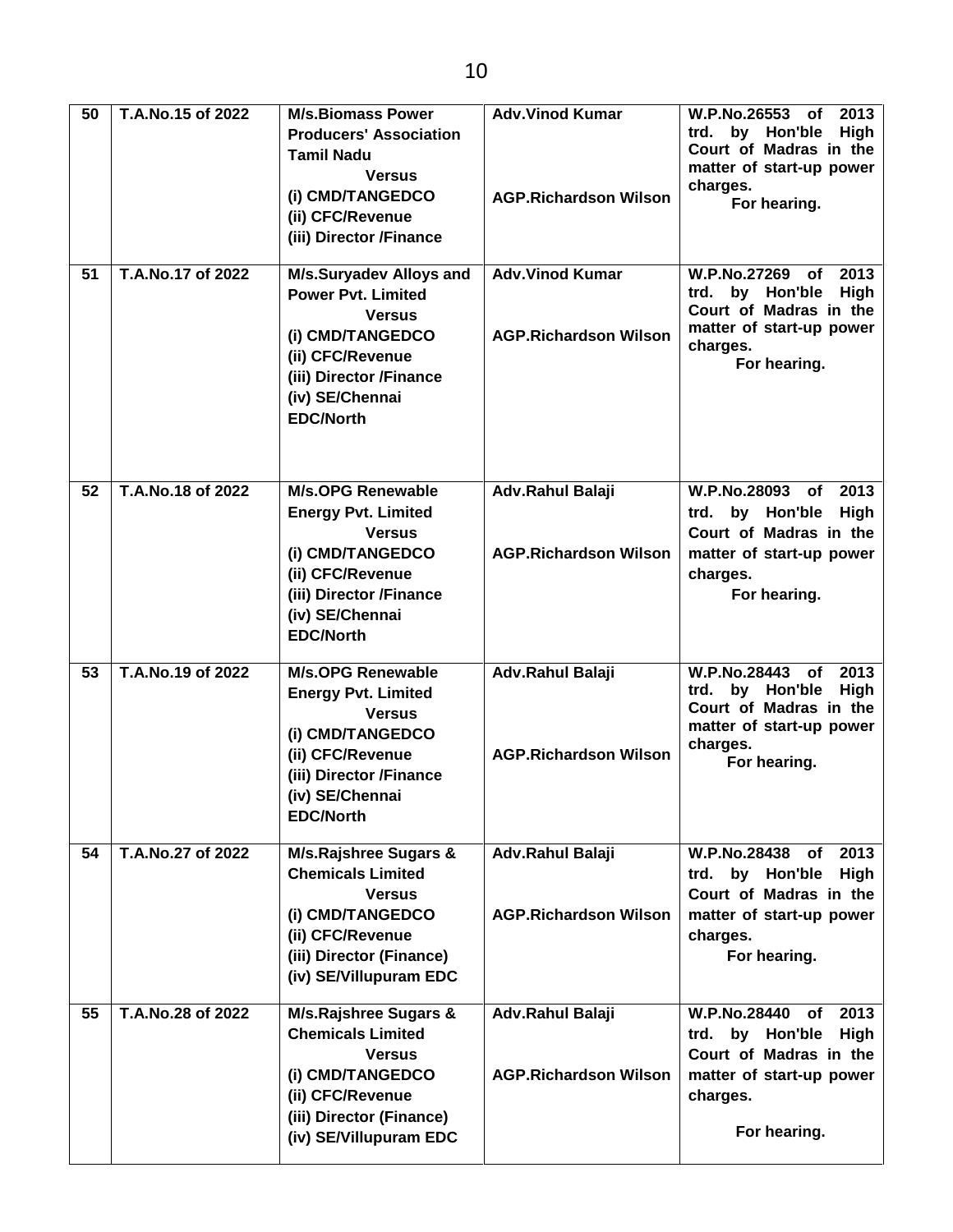| 56 | T.A.No.29 of 2022 | <b>M/s.Vedanta Limited</b><br><b>Versus</b><br>(i) CMD/TANGEDCO<br>(ii) CFC/Revenue<br>(iii) Director (Finance)<br>(iv) SE/Tuticorin EDC<br>(v) AO/Revenue                                                               | Adv.Rahul Balaji<br><b>AGP.Richardson Wilson</b>   | W.P.No.28451 of<br>2013<br>trd. by Hon'ble<br><b>High</b><br>Court of Madras in the<br>matter of start-up power<br>charges.<br>For hearing.    |
|----|-------------------|--------------------------------------------------------------------------------------------------------------------------------------------------------------------------------------------------------------------------|----------------------------------------------------|------------------------------------------------------------------------------------------------------------------------------------------------|
| 57 | T.A.No.30 of 2022 | M/s.Kamachi Sponge &<br><b>Power Corpn. Limited</b><br><b>Versus</b><br>(i) CMD/TANGEDCO<br>(ii) SE/Chennai<br><b>EDC/North</b>                                                                                          | Adv.M.A.Mudimannan<br><b>AGP.Richardson Wilson</b> | W.P.No.28885 of<br>2013<br>trd. by Hon'ble<br><b>High</b><br>Court of Madras in the<br>matter of start-up power<br>charges.<br>For hearing.    |
| 58 | T.A.No.31 of 2022 | M/s.Kamachi Sponge &<br><b>Power Corpn. Limited</b><br><b>Versus</b><br>(i) CMD/TANGEDCO<br>(ii) SE/Chennai<br><b>EDC/North</b>                                                                                          | Adv.M.A.Mudimannan<br><b>AGP.Richardson Wilson</b> | W.P.No.28886 of<br>2013<br>trd. by Hon'ble<br>High<br>Court of Madras in the<br>matter of start-up power<br>charges.<br>For hearing.           |
| 59 | T.A.No.32 of 2022 | <b>M/s.TCP Limited</b><br><b>Versus</b><br>(i) CMD/TANGEDCO<br>(ii) CFC/Revenue<br>(iii) Director /Finance<br>(iv) SE/Chennai<br><b>EDC/North</b><br>(v) AO/Revenue                                                      | Adv.Rahul Balaji<br><b>AGP.Richardson Wilson</b>   | W.P.No.28952 of<br>2013<br>by Hon'ble<br>High<br>trd.<br>Court of Madras in the<br>matter of start-up power<br>charges.<br>For hearing.        |
| 60 | T.A.No.34 of 2022 | M/s.Rajshree Sugars &<br><b>Chemicals Limited</b><br><b>Versus</b><br>(i) CMD/TANGEDCO<br>(ii) CFC/Revenue<br>(iii) Director (Finance)<br>(iv) SE/Theni EDC                                                              | Adv.Rahul Balaji<br><b>AGP.Richardson Wilson</b>   | W.P.No.30502 of<br>2013<br>trd. by Hon'ble High<br>Court of Madras in the<br>matter of start-up power<br>charges.<br>For hearing.              |
| 61 | T.A.No.37 of 2022 | M/s.Bannari Amman<br><b>Sugars Limited</b><br>(Formerly Madras Sugars<br>Limited)<br><b>Versus</b><br>(i) CMD/TANGEDCO<br>(ii) CFC/Revenue<br>(iii) Director/(Finance)<br>(iv) SE/Kallakurichi EDC<br>(v) Villupuram EDC | Adv.Rahul Balaji<br><b>AGP.Richardson Wilson</b>   | W.P.No.31160<br>2013<br>of<br>trd. by Hon'ble<br><b>High</b><br>Court of Madras in the<br>matter of start-up power<br>charges.<br>For hearing. |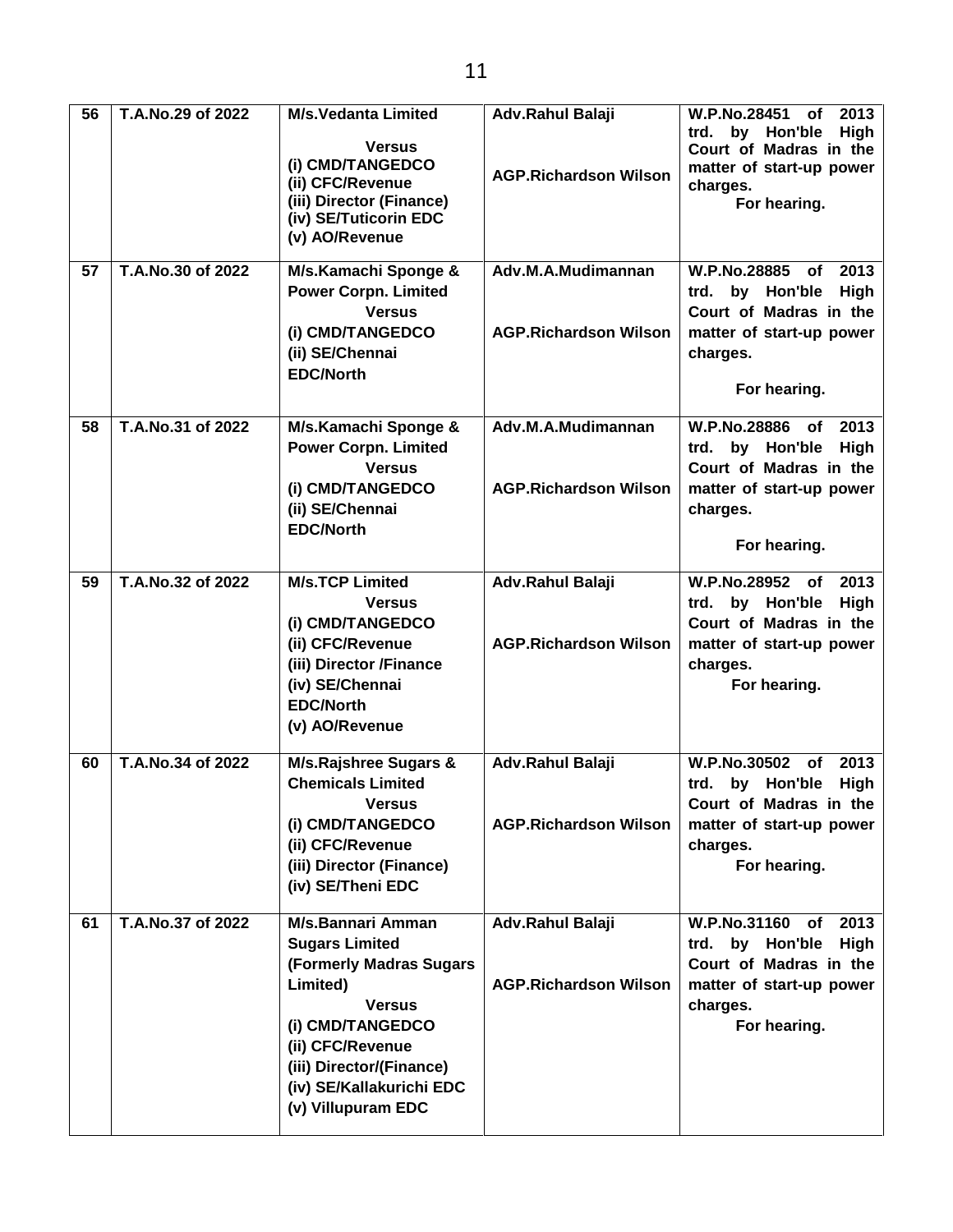| 62 | T.A.No.39 of 2022 | <b>M/s.Kothari Sugars &amp;</b>                           | Adv.Rahul Balaji             | W.P.No.33113<br>2013<br>of                          |
|----|-------------------|-----------------------------------------------------------|------------------------------|-----------------------------------------------------|
|    |                   | <b>Chemicals Limited</b>                                  |                              | trd. by Hon'ble<br>High                             |
|    |                   | <b>Versus</b>                                             |                              | Court of Madras in the                              |
|    |                   | (i) CMD/TANGEDCO                                          | <b>AGP.Richardson Wilson</b> | matter of start-up power                            |
|    |                   | (ii) SE/Ramnad EDC                                        |                              | charges.                                            |
|    |                   |                                                           |                              |                                                     |
|    |                   |                                                           |                              | For hearing.                                        |
| 63 | T.A.No.40 of 2022 | M/s.EID Parry (India) Ltd                                 | Adv.Rahul Balaji             | W.P.No.33151<br>of<br>2013                          |
|    |                   | <b>Versus</b>                                             |                              | trd. by Hon'ble<br>High                             |
|    |                   | (i) CMD/TANGEDCO                                          |                              | Court of Madras in the                              |
|    |                   | (ii) CFC/Revenue<br>(iii) Director /Finance               | <b>AGP.Richardson Wilson</b> | matter of start-up power                            |
|    |                   | (iv) SE/Trichy EDC                                        |                              | charges.                                            |
|    |                   |                                                           |                              | For hearing.                                        |
|    |                   |                                                           |                              |                                                     |
|    |                   |                                                           |                              |                                                     |
| 64 | T.A.No.41 of 2022 | M/s.EID Parry (India) Ltd                                 | Adv.Rahul Balaji             | W.P.No.33150 of<br>2013                             |
|    |                   | <b>Versus</b>                                             |                              | by Hon'ble<br>High<br>trd.                          |
|    |                   | (i) CMD/TANGEDCO<br>(ii) CFC/Revenue                      | <b>AGP.Richardson Wilson</b> | Court of Madras in the<br>matter of start-up power  |
|    |                   | (iii) Director /Finance                                   |                              | charges.                                            |
|    |                   | (iv) SE/Trichy EDC                                        |                              |                                                     |
|    |                   |                                                           |                              | For hearing.                                        |
| 65 | T.A.No.42 of 2022 | M/s.EID Parry (India) Ltd                                 | Adv.Rahul Balaji             | W.P.No.33210 of<br>2013                             |
|    |                   | <b>Versus</b>                                             |                              | High<br>trd. by Hon'ble                             |
|    |                   | (i) CMD/TANGEDCO                                          |                              | Court of Madras in the                              |
|    |                   | (ii) CFC/Revenue                                          | <b>AGP.Richardson Wilson</b> | matter of start-up power                            |
|    |                   | (iii) Director /Finance<br>(iv) SE/Trichy EDC             |                              | charges.                                            |
|    |                   |                                                           |                              | For hearing.                                        |
| 66 | T.A.No.46 of 2022 | <b>M/s.Sakthi Sugars</b>                                  | Adv.Rahul Balaji             | W.P.No.33119<br>2013<br><b>of</b>                   |
|    |                   | Limited                                                   |                              | trd. by Hon'ble<br><b>High</b>                      |
|    |                   | <b>Versus</b>                                             |                              | Court of Madras in the                              |
|    |                   | (i) CMD/TANGEDCO<br>(ii) CFC/Revenue                      | <b>AGP.Richardson Wilson</b> | matter of start-up power<br>charges.                |
|    |                   | (iii) Director /Finance                                   |                              |                                                     |
|    |                   | (iv) SE/Sivaganga EDC                                     |                              | For hearing.                                        |
|    | T.A.No.48 of 2022 |                                                           |                              | W.P.No.33114 of<br>2013                             |
| 67 |                   | <b>M/s.Kothari Sugars and</b><br><b>Chemicals Limited</b> | Adv.Rahul Balaji             | trd. by Hon'ble<br><b>High</b>                      |
|    |                   | <b>Versus</b>                                             |                              | Court of Madras in the                              |
|    |                   | (i) CMD/TANGEDCO                                          | <b>AGP.Richardson Wilson</b> | matter of start-up power                            |
|    |                   | (ii) CFC/Revenue                                          |                              | charges.                                            |
|    |                   | (iii) Director /Finance                                   |                              | For hearing.                                        |
|    |                   | (iv) SE/Trichy                                            |                              |                                                     |
|    |                   |                                                           |                              |                                                     |
| 68 | T.A.No.52 of 2022 | <b>M/s.Sakthi Sugars</b>                                  | Adv.Rahul Balaji             | W.P.No.848 of 2014 trd.                             |
|    |                   | Limited<br><b>Versus</b>                                  |                              | by Hon'ble High Court of<br>Madras in the matter of |
|    |                   | (i) CMD/TANGEDCO                                          | <b>AGP.Richardson Wilson</b> | start-up power charges.                             |
|    |                   | (ii) CFC/Revenue                                          |                              | For hearing.                                        |
|    |                   | (iii) Director /Finance                                   |                              |                                                     |
|    |                   | (iv) SE/Erode EDC                                         |                              |                                                     |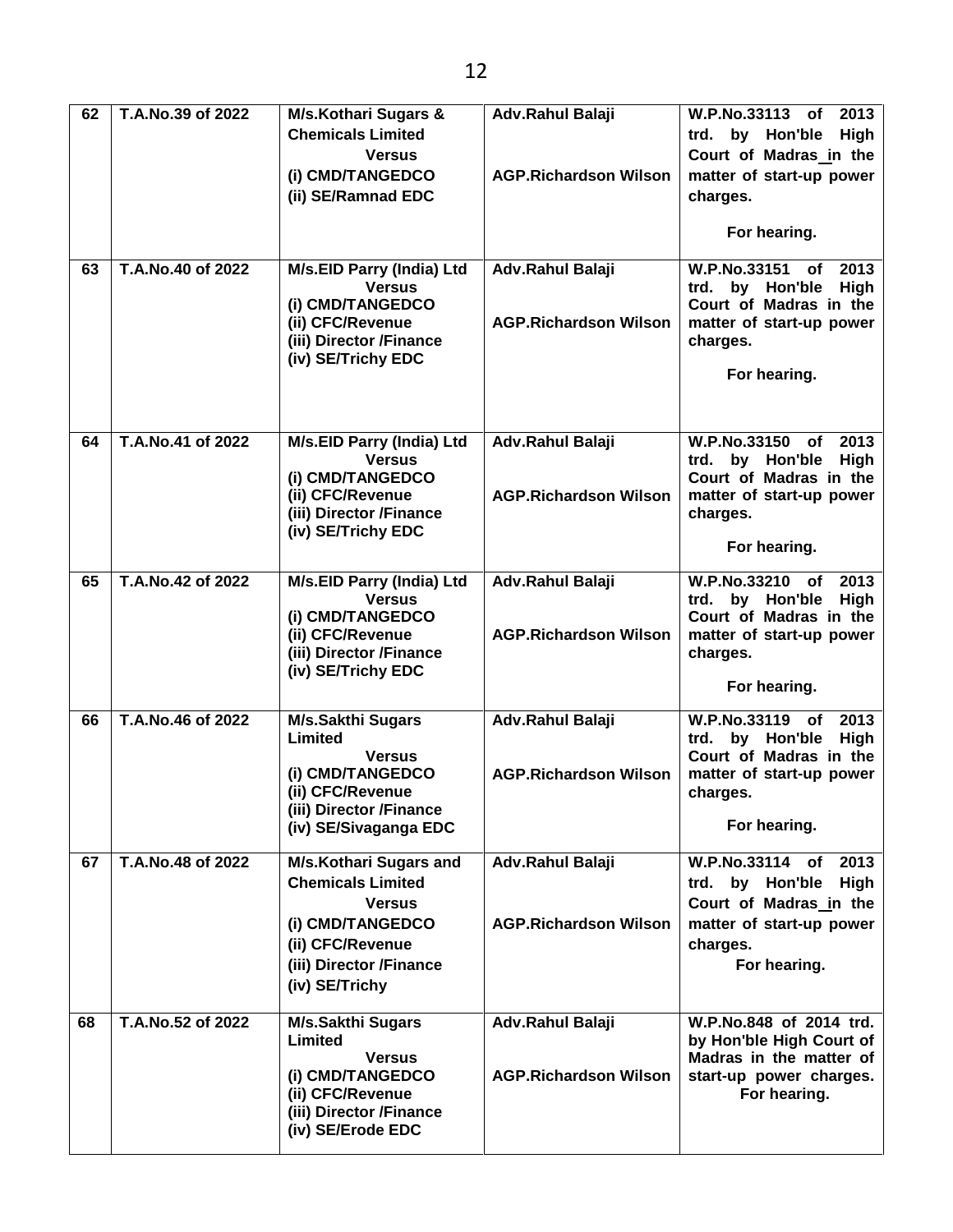| 69 | T.A.No.53 of 2022 | <b>M/s.Sakthi Sugars</b><br>Limited<br><b>Versus</b><br>(i) CMD/TANGEDCO<br>(ii) CFC/Revenue<br>(iii) Director /Finance<br>(iv) SE/Erode EDC                                   | Adv.Rahul Balaji<br><b>AGP.Richardson Wilson</b>           | W.P.No.869 of 2014 trd.<br>by Hon'ble High Court of<br>Madras in the matter of<br>start-up power charges.<br>For hearing.            |
|----|-------------------|--------------------------------------------------------------------------------------------------------------------------------------------------------------------------------|------------------------------------------------------------|--------------------------------------------------------------------------------------------------------------------------------------|
| 70 | T.A.No.54 of 2022 | M/s.Bannari Amman<br><b>Sugars Limited</b><br><b>Versus</b><br>(i) CMD/TANGEDCO<br>(ii) CFC/Revenue<br>(iii) Director /Finance<br>(iv) SE/Erode EDC                            | Adv.Rahul Balaji<br><b>AGP.Richardson Wilson</b>           | W.P.No.4924 of 2014 trd.<br>by Hon'ble High Court of<br>Madras in the matter of<br>start-up power charges.<br>For hearing.           |
| 71 | T.A.No.56 of 2022 | M/s.Seshasayee Paper<br>and Boards Limited<br><b>Versus</b><br>(i) CMD/TANGEDCO<br>(ii) CFC/Revenue<br>(iii) Director /Finance<br>(iv) SE/Mettur EDC                           | Adv.Rahul Balaji<br><b>AGP.Richardson Wilson</b>           | W.P.No.14952 of<br>2014<br>trd. by Hon'ble<br>High<br>Court of Madras in the<br>matter of start-up power<br>charges.<br>For hearing. |
| 72 | T.A.No.59 of 2022 | M/s.OPG Energy Pvt.<br>Limited<br><b>Versus</b><br>(i) CMD/TANGEDCO<br>(ii) CFC/Revenue<br>(iii) SE/Nagapattinam<br><b>EDC</b><br>(iv) DFC/Nagapattinam<br><b>EDC</b>          | Adv.Rahul Balaji<br><b>AGP.Richardson Wilson</b>           | W.P.No.17057 of<br>2014<br>trd. by Hon'ble<br>High<br>Court of Madras in the<br>matter of start-up power<br>charges.<br>For hearing. |
| 73 | T.A.No.62 of 2022 | <b>M/s.Bannari Amman</b><br><b>Sugars Limited</b><br><b>Versus</b><br>(i) CMD/TANGEDCO<br>(ii) CFC/Revenue<br>(iii) Director /Finance<br>(iv) SE/Thiruvannamalai<br><b>EDC</b> | <b>Adv.Rahul Balaji</b><br><b>AGP.Richardson</b><br>Wilson | W.P.No.31774 of 2013<br>trd. by Hon'ble High<br>Court of Madras in the<br>matter of start-up power<br>charges.<br>For hearing.       |
| 74 | T.A.No.63 of 2022 | <b>M/s.EID Parry (India)</b><br>Limited<br><b>Versus</b><br>(i) CMD/TANGEDCO<br>(ii) CFC/Revenue<br>(iii) Director/Finance<br>(iv) SE/Karur EDC                                | Adv.Rahul Balaji<br><b>AGP.Richardson</b><br>Wilson        | W.P.No.7887 of 2015 trd.<br>by Hon'ble High Court of<br>Madras in the matter of<br>start-up power charges.<br>For hearing.           |